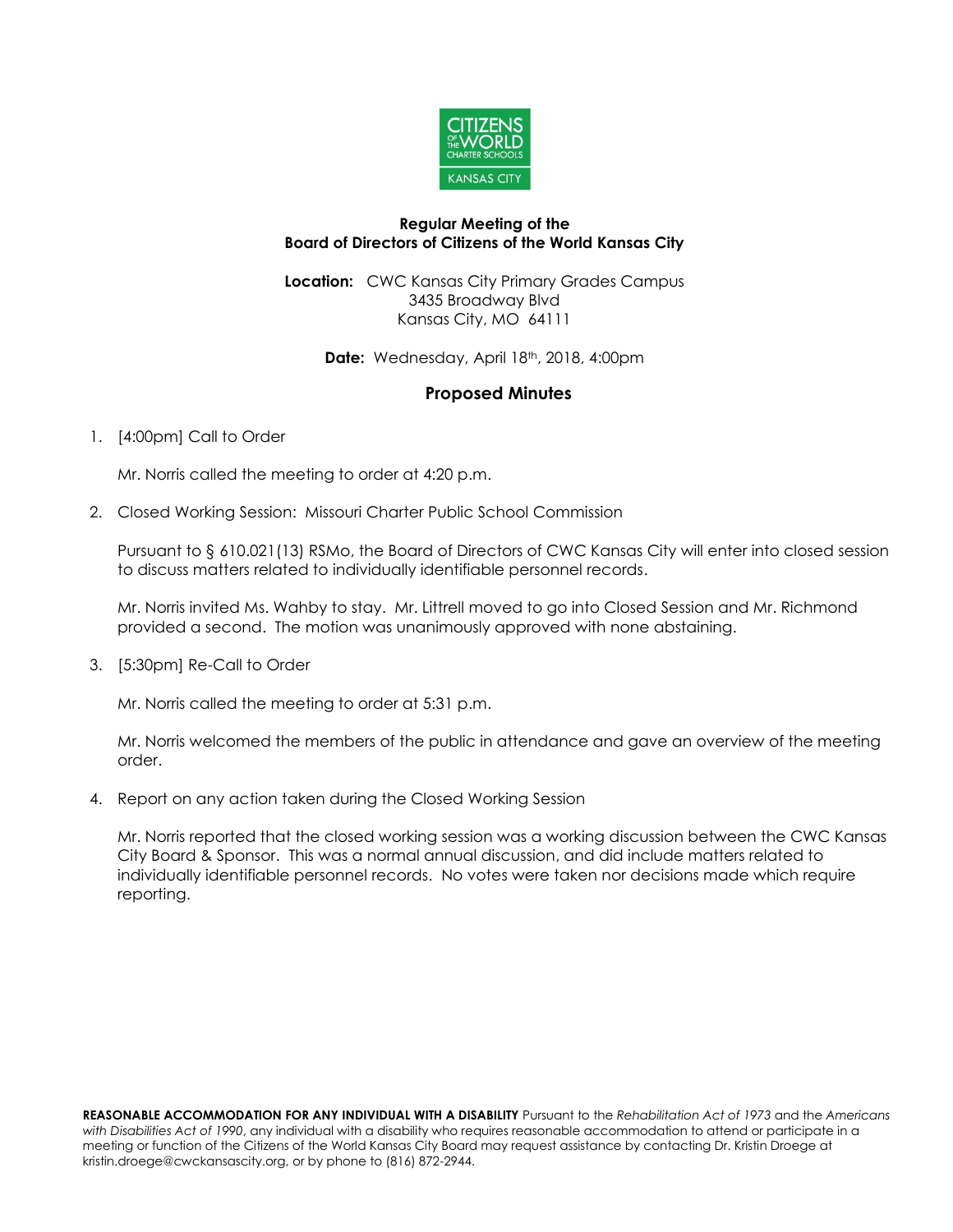### 5. Roll Call by Board Chair

Mr. Norris proceeded with roll call.

Present:

Mr. Jacob Littrell Mr. Jim MacDonald Mr. Miguel Meneses Mr. Luke Norris Dr. Kaye Otten Mr. Joe Richmond Ms. Maria Salcedo Mr. Anthony Sealey Dr. Joy Vann-Hamilton

Absent:

None

Mr. Norris determined that with 9 of 9 Board Members present, a quorum is established for purposes of holding the meeting and voting.

6. Review & Consideration of Proposed Agenda

Dr. Vann-Hamilton moved to approve the agenda as proposed and Mr. Sealey provided a second to the motion. The motion was unanimously approved with none abstaining.

7. Public Comments

Mr. Norris invited public comment. No comment was made.

8. Review & Consideration of minutes from the March 21st, 2018 regular meeting of the Board

The Board did not have any comments regarding the proposed minutes from the regular March 21, 2018 meeting of the Board. Mr. Littrell moved to approve the minutes as proposed and Mr. Meneses provided a second. The motion was unanimously approved with none abstaining.

9. Review & Consideration of revising enrollment projections through the 2020-2021 academic year.

Dr. Droege reminded the Board that over the past two years, we have strategically evaluated our community, our demand, and our instruction. Based on that evaluation and our current demand for next year, we have moved forward with a projection of 4 classrooms per grade level. Our current proforma budget reflects this 4 classroom model as well. To continue moving forward, we need to formalize that plan, then submit it to MSPSC as a revision to our charter (through Year 5, 2020-2021). This will ultimately reflect a decrease in students from 864 to 738 in Year 5.

Mr. Norris affirmed that this plan reflects what we have built into the pro-formas (both next year and the 7-year pro-forma).

Mr. Sealey moved to approve the motion as proposed and Mr. Richmond provided a second. The motion was unanimously approved with none abstaining.

**REASONABLE ACCOMMODATION FOR ANY INDIVIDUAL WITH A DISABILITY** Pursuant to the *Rehabilitation Act of 1973* and the *Americans with Disabilities Act of 1990*, any individual with a disability who requires reasonable accommodation to attend or participate in a meeting or function of the Citizens of the World Kansas City Board may request assistance by contacting Dr. Kristin Droege at kristin.droege@cwckansascity.org, or by phone to (816) 872-2944.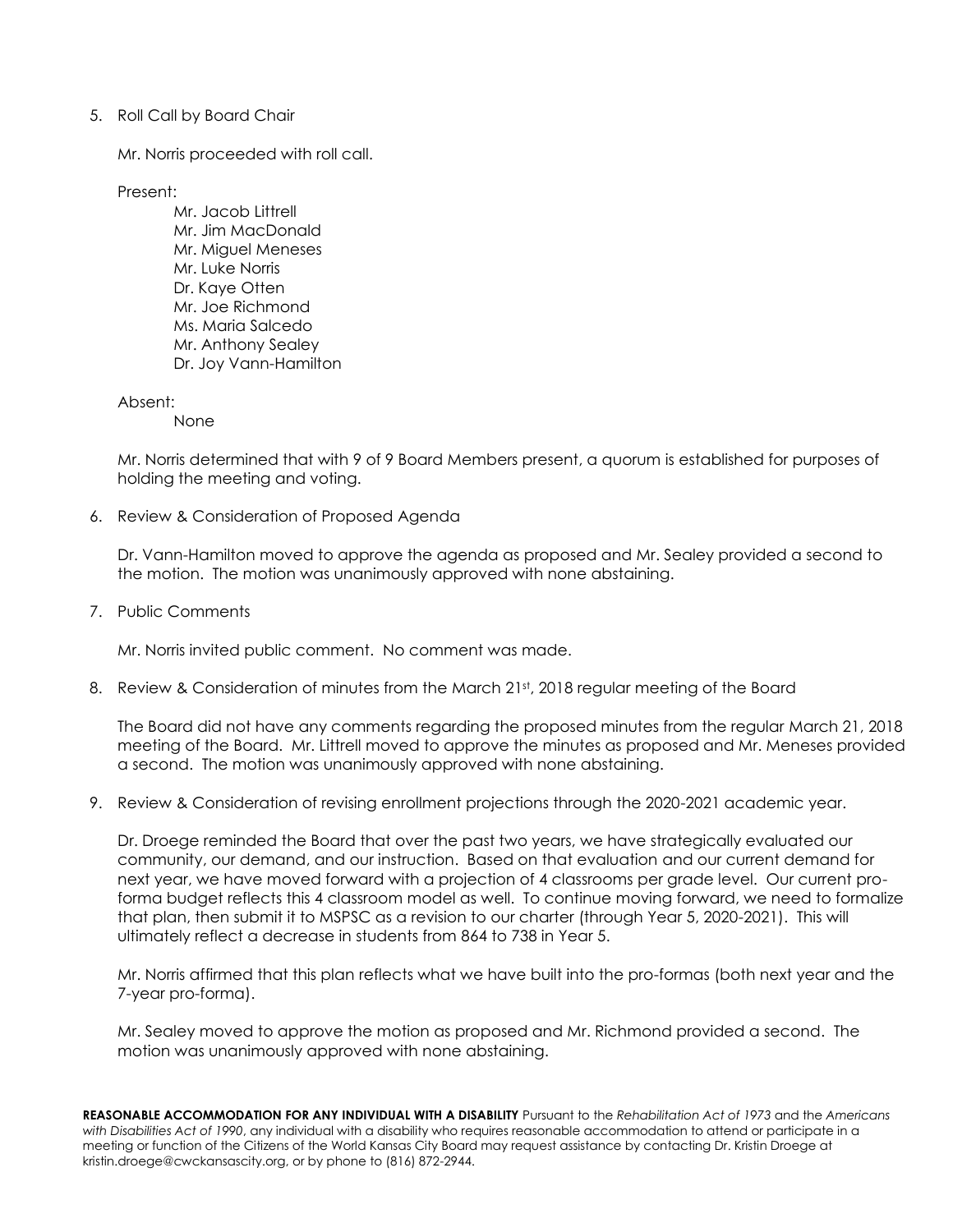10. Reminder to the Board to complete annual filing requirement with the Missouri Ethics Commission

Mr. Norris reminded the Board that the annual Missouri Ethics Commission filing is due by May 1st. This filing is a requirement to serve on the board as well as legal requirement.

- 11. Finance Committee Report (Mr. Joe Richmond)
	- a. Review & Consideration of Monthly Financials, including Check Register

Mr. Richmond shared that last month, we were forecasting a possibility to dip below the 3% cash threshold. Within the past month though, due to additional fund raising and expense management, we are now believing that we will exceed the 3% threshold. That said, we are still forecasting a good possibility of needing a short-term loan over the summer to meet payroll and expense obligations.

The Board asked a few specific questions regarding some entries check register; Mr. Brennan answered.

Dr. Otten moved to approve the check register as proposed and Dr. Vann-Hamilton provided a second. The motion was unanimously approved with none abstaining.

- 12. Facilities Committee Report (Mr. Jacob Littrell)
	- a. Update on facilities search process

Mr. Littrell reported that the Facilities Committee continues to make good progress in their search and continues to have strong conversations. There are several options that the Committee has identified that they continue to vett and consider. He shared that his goal is now to share a location with the community by June, if not before.

- 13. Executive Director's Report (Dr. Kristin Droege)
	- a. Diversity

Dr. Droege reported that, as has been the case throughout the year, enrollment and diversity remain very stable. Current enrollment is 223 with no dramatic variations across economic status, diversity, or gender. ADA for the whole year has ticked up to 93%. We are still working on the 90/90 goal with a positive underlying trend is that those not meeting the 90% threshold, at least half of them are above 85%. Further, our Special Education & ELL numbers have held stable and our exits/entrances have held consistent throughout the school year.

Looking ahead to next year's enrollment, Dr. Droege reported that numbers are stronger at this time this year than last year. She plans to initiate additional targeted outreach within a month – especially to fill 2<sup>nd</sup> grade seats.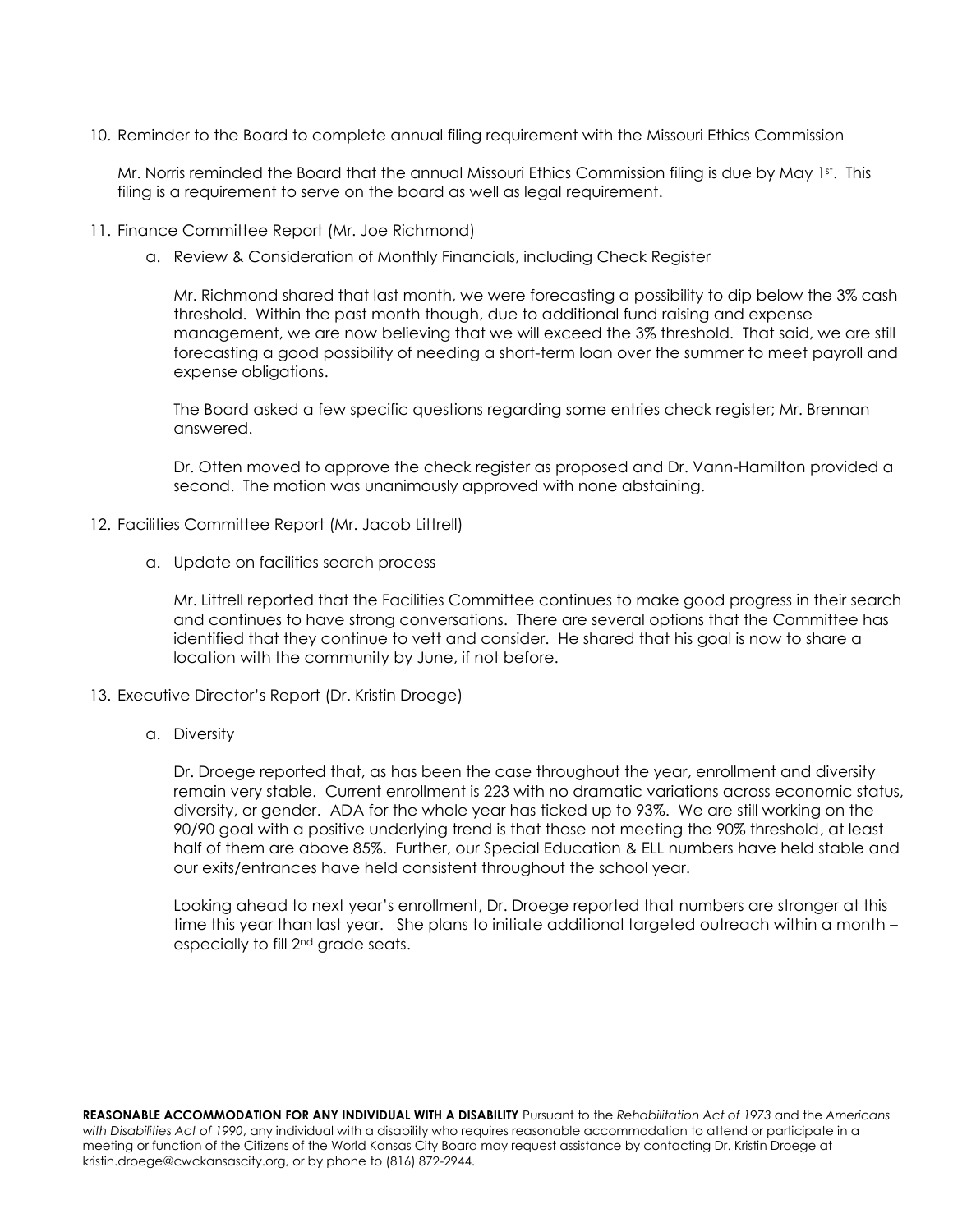#### b. Understanding

Mr. Smith shared a review of the April 2 Professional Development Day. The faculty spent the day specifically reviewing upcoming units in Everyday Math and comparing them to the Missouri standards. Individual grade levels worked on developing key teaching strategies to target classroom segments.

Mrs. Catherine Bett then shared that within her role next year (Instructional Specialist), she, together with Dr. Droege, is beginning to develop strategies and themes for the Mathematics Lab. She distributed a handout [uploaded to Board materials] and discussed the basic foundations of the Lab, the connection to the CWCKC mission, and gave a specific overview of 5 thematic units that are in development. She is further matching the thematic units to the Missouri graduate standards as well as to our Everyday Math curriculum. Lastly, she shared her goals for measuring the effectiveness of the Lab's success – especially measuring students' attitudes toward Math.

c. Connection

Ms. Quance shared an update on three partnershipos. First, within KC Young Audiences, current 2<sup>nd</sup> grade teachers applied for and received a KCYA grant. This year's unit was "how people have invented throughout time." She noted strong collaboration and active learning amongst students and is investigating continuing that as an ongoing partnership.

Start at Zero is a local non-profit in place since 2016. They focus on parents with kids birth-5 and feature 6 staff members partnering with 2 schools. In the fall, they plan to grow to 4 schools (one of which is us and one staff would be based here part-time). Ms. Quance is prioritizing reaching out to younger siblings of our current students and aims to grow our reach from the 20-25 families served this first year.

Lastly, within Lead to Read, Ms. Quance is looking to recruit businesses within walking distance of the school. They would come read to 1<sup>st</sup> graders over lunchtime and promote community and literacy.

14. Mr. Norris paused Dr. Droege's presentation and asked to entertain a motion to allow public comment from a late-arriving family. Ms. Salcedo moved to approve the motion and Mr. Macdonald provided a second. The motion was unanimously approved with none abstaining.

A parent shared a concern about her daughter's classroom. Mr. Norris acknowledged the concern and asked Dr. Droege to follow up with the parent by the end of the week.

d. Executive Director's Strategic Plan for 2018-2019

Dr. Droege then continued by sharing a draft of her strategic plan for the upcoming academic year. She underscored that it is a collaborative work with the CWCS team to ensure their planning/thinking is supportive of this plan and she further wants to share this with the Board to in turn inform them for their planning.

Dr. Droege has identified 5 key priorities: academics, talent, financial sustainability, difference/inclusion, and growth. Board discussion continued on each.

**REASONABLE ACCOMMODATION FOR ANY INDIVIDUAL WITH A DISABILITY** Pursuant to the *Rehabilitation Act of 1973* and the *Americans with Disabilities Act of 1990*, any individual with a disability who requires reasonable accommodation to attend or participate in a meeting or function of the Citizens of the World Kansas City Board may request assistance by contacting Dr. Kristin Droege at kristin.droege@cwckansascity.org, or by phone to (816) 872-2944.